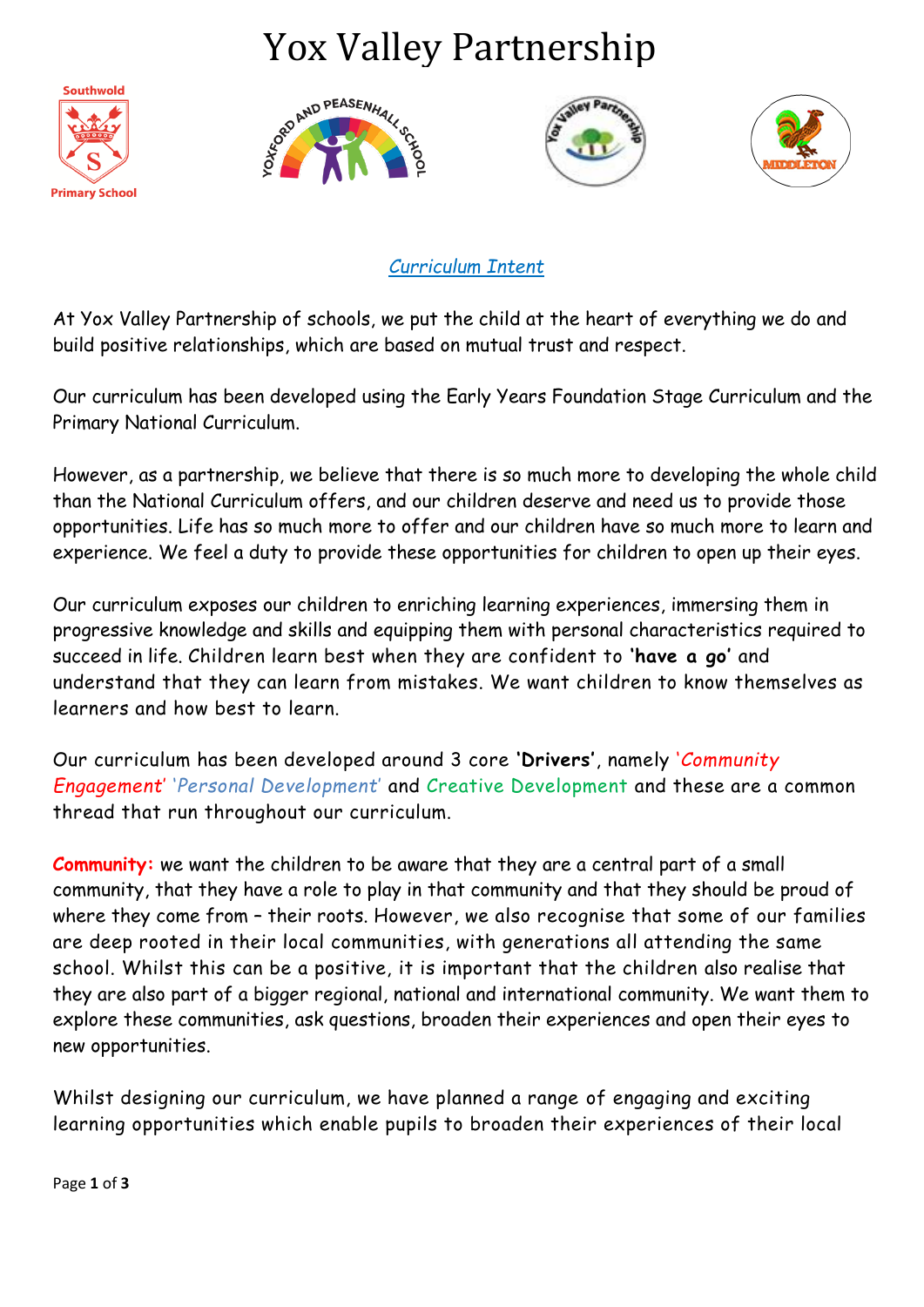## Yox Valley Partnership









community, and further-a-field with the aim of preparing them to succeed in life in modern Britain. We want to utilise our local area, and its people in our curriculum. We relate our learning to real life contexts, for example the impact of events (current and historic) on our local community, and how that compares with other communities, locally and more widely

The community has the power to change and enhance the lives of our pupils and we as a staff are the facilitators for that.

**Personal Development:** This is the hope, desire or ambition to strive to achieve something. Through our curriculum we promote ambition, high aspirations and foster childrens' capacity to see the possibilities within the world today. We aim to give our children a range of rich experiences that help them to aim high, take personal pride in achievements and ultimately help every child find strengths and interests bespoke to them.

We want all our children to be the best they can possibly be and to challenge themselves as a learner so that they produce work of high quality, take pride in themselves and be the very best that they can be. We want our curriculum to provide opportunities that will encourage each pupil to have dreams and aspirations for their own future. By involving parents and people from the wider community we will explore different careers and encourage our children to be inspired by positive role models and opportunities.

Creative Development: we want the children to be able to adapt and think quickly within their learning. We begin a sequence of learning with a hook and enquiry question. These are specifically designed to allow children to question their world, and to develop a sequence of knowledge that has carefully constructed links and progression at its heart. By asking open questions, we encourage dialogue and exploration, this approach helps pupils develop deeper, transferrable creative thinking. Therefore we are equipping pupils with the tools to learn independently whilst inspiring a love of learning.

Page **2** of **3** Our aim is for each child to confidently enter the next stage of their education with the necessary skills, knowledge and mindset to reach their academic potential and to thrive, knowing and understanding their place in the world and their importance and value to society as global citizens. Our curriculum is a valuable vehicle in equipping pupils with the knowledge and cultural capital they need to succeed in life. Through teaching them to be innovators of the future we enable them to be creative leaders, creative thinkers, resilient learners and active citizens.